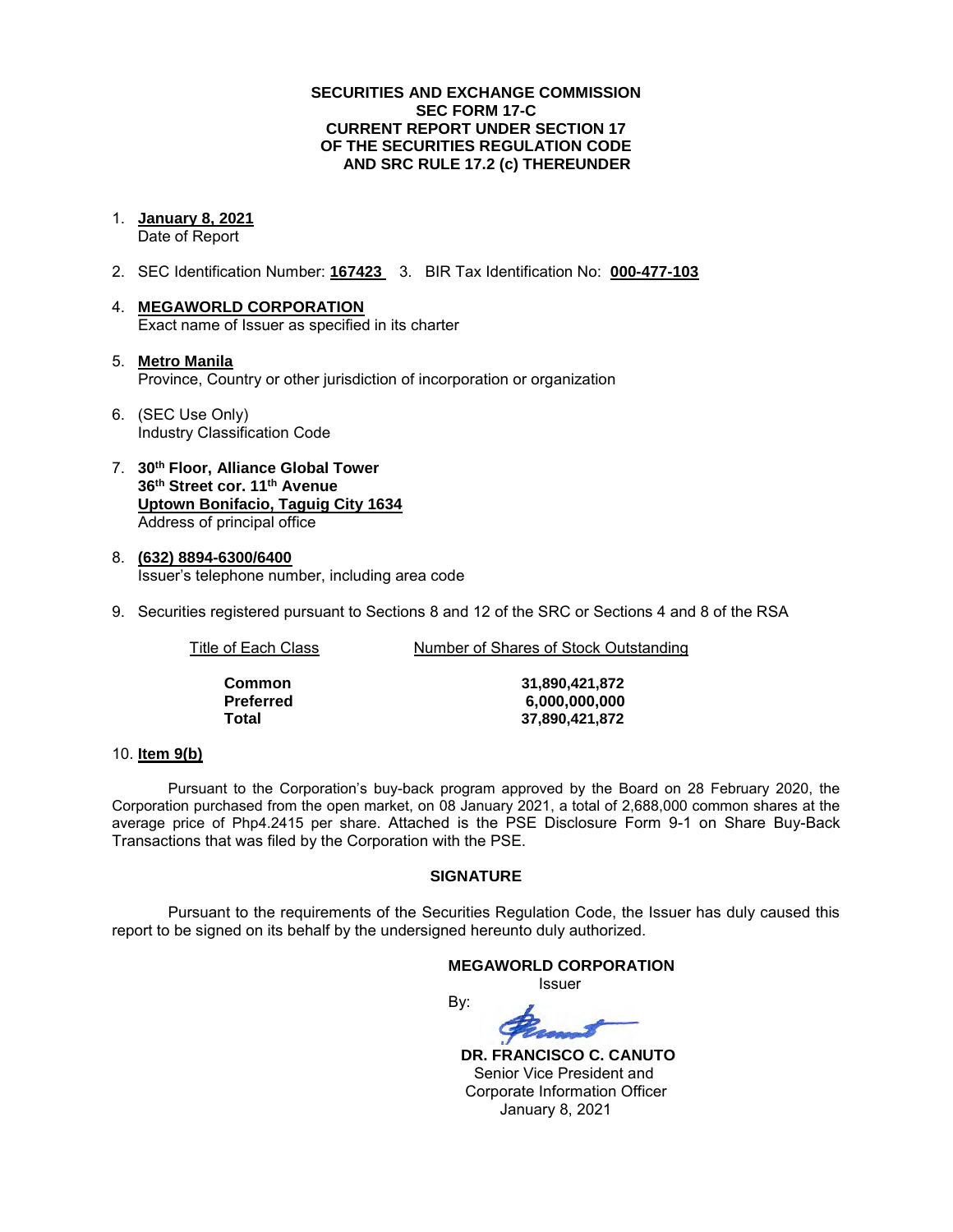# **SECURITIES AND EXCHANGE COMMISSION SEC FORM 17-C**

# **CURRENT REPORT UNDER SECTION 17 OF THE SECURITIES REGULATION CODE AND SRC RULE 17.2(c) THEREUNDER**

| Jan 8, 2021                                                                                                | 1. Date of Report (Date of earliest event reported)                                                                                                                                                     |
|------------------------------------------------------------------------------------------------------------|---------------------------------------------------------------------------------------------------------------------------------------------------------------------------------------------------------|
| 2. SEC Identification Number                                                                               |                                                                                                                                                                                                         |
| 167423                                                                                                     |                                                                                                                                                                                                         |
| 3. BIR Tax Identification No.                                                                              |                                                                                                                                                                                                         |
| 000-477-103                                                                                                |                                                                                                                                                                                                         |
|                                                                                                            | 4. Exact name of issuer as specified in its charter                                                                                                                                                     |
|                                                                                                            | <b>MEGAWORLD CORPORATION</b>                                                                                                                                                                            |
| 5. Province, country or other jurisdiction of incorporation                                                |                                                                                                                                                                                                         |
| <b>Metro Manila</b>                                                                                        |                                                                                                                                                                                                         |
| 6. Industry Classification Code(SEC Use Only)                                                              |                                                                                                                                                                                                         |
| 7. Address of principal office<br><b>Taguig City</b><br><b>Postal Code</b><br>1634<br>(632) 8894-6300/6400 | 30th Floor, Alliance Global Tower 36th Street cor. 11th Avenue Uptown Bonifacio,<br>8. Issuer's telephone number, including area code<br>9. Former name or former address, if changed since last report |
| N/A                                                                                                        |                                                                                                                                                                                                         |
|                                                                                                            | 10. Securities registered pursuant to Sections 8 and 12 of the SRC or Sections 4 and 8 of the RSA                                                                                                       |
| <b>Title of Each Class</b>                                                                                 | Number of Shares of Common Stock Outstanding and Amount of Debt Outstanding                                                                                                                             |
| Common                                                                                                     | 31,890,421,872                                                                                                                                                                                          |
| Preferred                                                                                                  | 6,000,000,000                                                                                                                                                                                           |
|                                                                                                            | 11. Indicate the item numbers reported herein                                                                                                                                                           |
| Item $9(b)$                                                                                                |                                                                                                                                                                                                         |

The Exchange does not warrant and holds no responsibility for the veracity of the facts and representations contained in all corporate disclosures, including financial reports. All data contained herein are prepared and submitted by the disclosing party to the Exchange, and are disseminated solely for purposes of information. Any questions on the data contained herein should be addressed directly to the Corporate Information Officer of the disclosing party.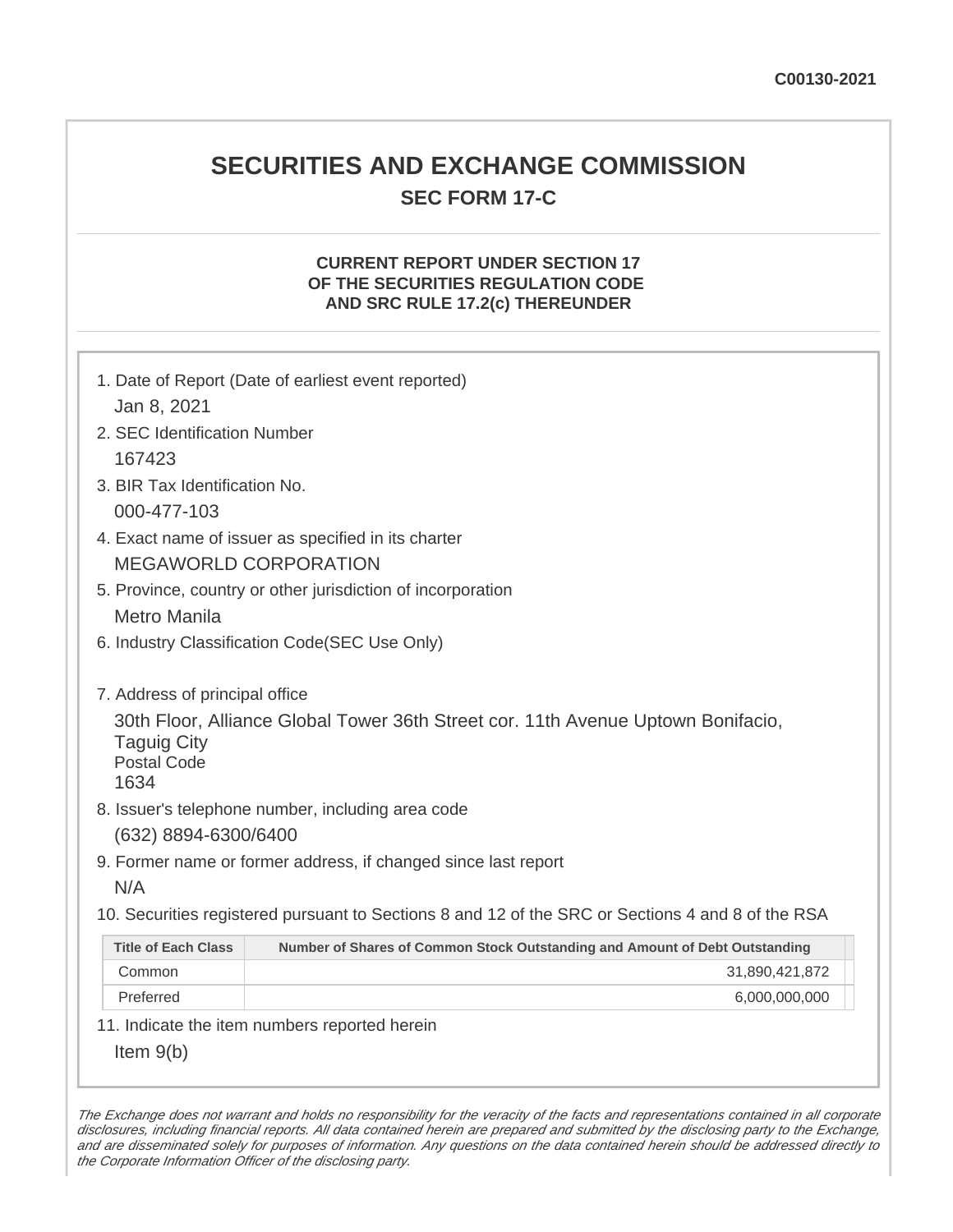

# **Megaworld Corporation MEG**

## **PSE Disclosure Form 9-1 - Share Buy-Back Transactions References: Section 9 of the Revised Disclosure Rules**

**Subject of the Disclosure**

Share Buy-Back Transactions

**Background/Description of the Disclosure**

Pursuant to the Corporation's buy-back program approved by the Board on 28 February 2020, the Corporation purchased from the open market, on 08 January 2021, a total of 2,688,000 common shares at the average price of Php4.2415 per share.

### **Type of Securities**

- **☑** Common
- □ Preferred N/A
- D Others N/A

#### **Details of Share Buy-Back Transaction(s)**

| <b>Date of Transaction</b> | <b>Number of Shares Purchased</b> | <b>Price Per Share</b> |
|----------------------------|-----------------------------------|------------------------|
| Jan 8, 2021                | 415,000                           | 4.2900                 |
| Jan 8, 2021                | 768,000                           | 4.2500                 |
| Jan 8, 2021                | 1,268,000                         | 4.2400                 |
| Jan 8, 2021                | 8,000                             | 4.2300                 |
| Jan 8, 2021                | 9,000                             | 4.2200                 |
| Jan 8, 2021                | 10,000                            | 4.2100                 |
| Jan 8, 2021                | 11,000                            | 4.2000                 |
| Jan 8, 2021                | 12,000                            | 4.1900                 |
| Jan 8, 2021                | 13,000                            | 4.1800                 |
| Jan 8, 2021                | 2,000                             | 4.1700                 |
| Jan 8, 2021                | 5,000                             | 4.1600                 |
| Jan 8, 2021                | 95,000                            | 4.1200                 |
| Jan 8, 2021                | 33,000                            | 4.1100                 |